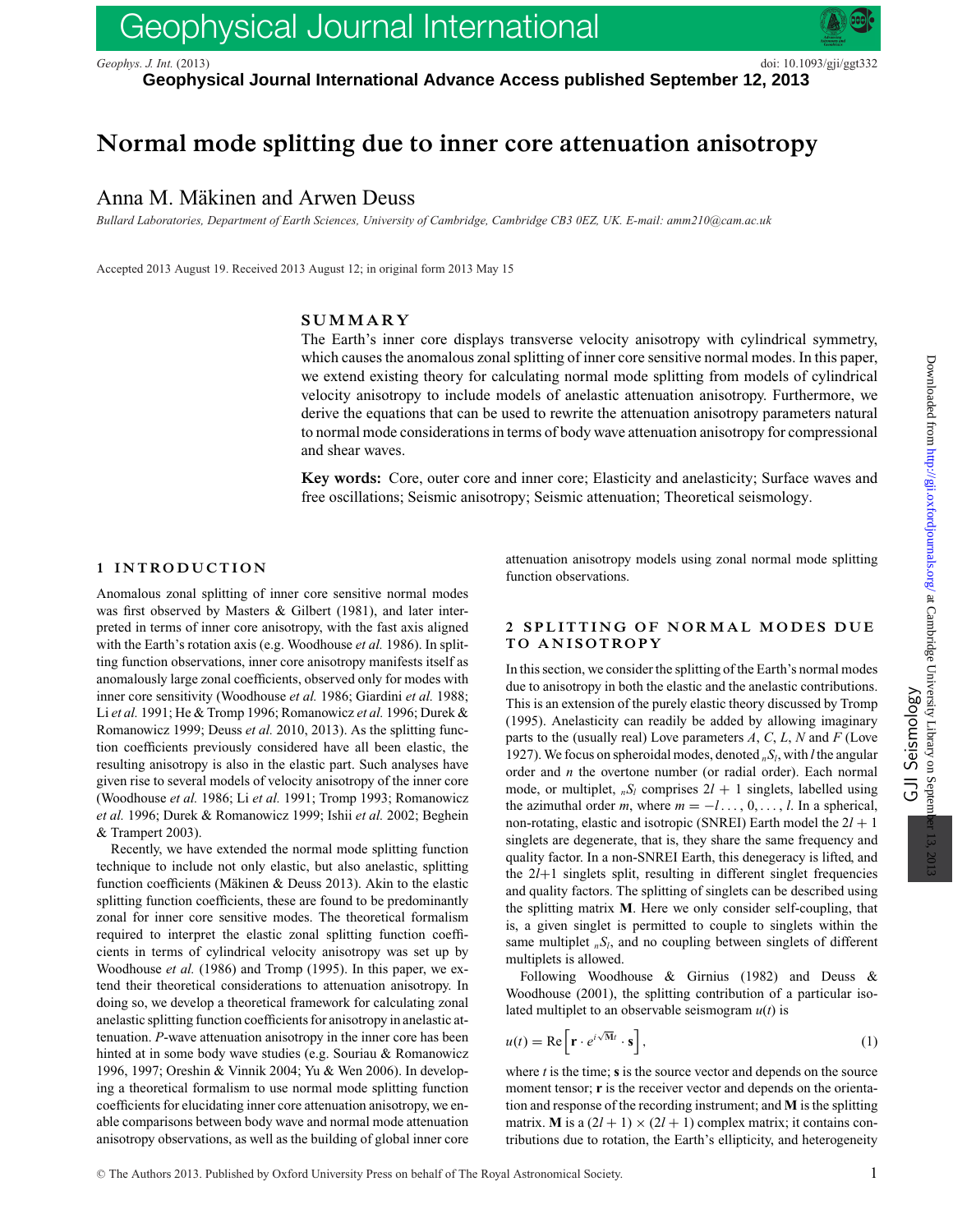in Earth structure (Dahlen 1968; Woodhouse & Dahlen 1978). The anisotropy contribution, **A**, to the total splitting matrix **M** for two singlets of azimuthal orders  $m$  and  $m'$  is given by (Woodhouse  $\&$ Dahlen 1978; Li *et al.* 1991)

$$
A_{mm'} = \int_V \mathbf{E}_{m'} : \mathbf{\Lambda} : \mathbf{E}_m^* d\mathbf{r}^3,
$$
 (2)

where the integration is over the volume  $V$  of the Earth, and  $\Lambda$  is a general viscoelastic tensor, similar to the elastic tensor used by Tromp (1995) but now comprising both real (superscript *R*, elastic) and imaginary (superscript *I*, anelastic) parts:

$$
\Lambda = \Lambda^R + i\Lambda^I. \tag{3}
$$

The singlet strain tensor  $\mathbf{E}_m$  above is found in terms of the displacement eigenfunctions  $\mathbf{u}_m$  of the  $2l + 1$  singlets comprising a given multiplet:

$$
\mathbf{E}_m = \frac{1}{2} \left[ \nabla \mathbf{u}_m + (\nabla \mathbf{u}_m)^T \right]. \tag{4}
$$

To simplify the mathematics involved, we express the tensors  $\mathbf{u}_m$ ,  $\mathbf{E}_m$ and  $\Lambda$  above in the canonical basis defined by Phinney & Burridge (1973). This basis is summarized in Appendix A. We start by writing the eigenfunction  $\mathbf{u}_m$  in terms of its components  $u^{\alpha}(r)$  with respect to the canonical basis vectors  $\hat{\mathbf{e}}_{\alpha}$  (with  $\alpha = -1, 0, +1$ ), using the fully normalized generalized spherical harmonics  $Y_{lm}^{\alpha}(\theta, \phi)$  (Edmonds 1960):

$$
\mathbf{u}_m(\mathbf{r}) = \sum_{\alpha} u^{\alpha}(r) Y_{lm}^{N}(\theta, \phi) \hat{\mathbf{e}}_{\alpha}, \qquad (5)
$$

where  $N = \alpha$ . With respect to the same canonical basis vectors, the singlet strain tensor **E***<sup>m</sup>* becomes

$$
\mathbf{E}_m(\mathbf{r}) = \sum_{\alpha,\beta} E^{\alpha\beta}(r) Y_{lm}^N(\theta,\phi) \mathbf{\hat{e}}_{\alpha} \mathbf{\hat{e}}_{\beta},
$$
(6)

where  $N = \alpha + \beta$ . Finally, we also express the fourth-order general viscoelastic tensor  $\Lambda$  in terms of generalized spherical harmonics of angular order *s* and azimuthal order *t*:

$$
\mathbf{\Lambda}(r,\theta,\phi) = \sum_{s=0}^{\infty} \sum_{t=-s}^{s} \sum_{\alpha,\beta,\gamma,\delta} \Lambda_{st}^{\alpha\beta\gamma\delta}(r) Y_{st}^{N}(\theta,\phi) \mathbf{\hat{e}}_{\alpha} \mathbf{\hat{e}}_{\beta} \mathbf{\hat{e}}_{\gamma} \mathbf{\hat{e}}_{\delta},
$$
(7)

where we have written  $N = (\alpha + \beta + \gamma + \delta)$ .  $\alpha$ ,  $\beta$ ,  $\gamma$  and  $\delta$  can take the values  $+1$ , 0 and  $-1$ , and *t* takes integer values between  $-s$ and *s*. *l* and *m* are the angular and azimuthal order of the normal mode multiplet and singlet considered; *s* and *t* are the angular and azimuthal order of elastic and anelastic Earth structure described by  $\Lambda$ . Note that for anisotropy in the Earth, the tensor  $\Lambda$  is restricted to be symmetric:

$$
\Lambda_{st}^{\alpha\beta\gamma\delta} = \Lambda_{st}^{\beta\alpha\gamma\delta} = \Lambda_{st}^{\gamma\delta\alpha\beta}.
$$
\n(8)

The anisotropy matrix elements then become (Mochizuki 1986; Li *et al.* 1991; Tromp 1995)

$$
A_{mm'} = \sum_{s=0,2,4,...} \sum_{t=-s}^{s} \sum_{\alpha,\beta,\gamma,\delta,\gamma',\delta'} \int_{0}^{a} E^{\alpha\beta*} \Lambda_{st}^{\alpha\beta\gamma\delta} E^{\gamma'\delta'} g_{\gamma\gamma'} g_{\delta\delta'} r^{2} dr
$$

$$
\times \int_{\Omega} Y_{lm}^{(\alpha+\beta)*} Y_{st}^{N} Y_{lm'}^{(\gamma'+\delta')} d\Omega,
$$
 (9)

where *a* is the radius of the Earth, and  $g_{\alpha\alpha'}$  and  $g_{\beta\beta'}$  are the elements of the canonical metric tensor for contractions, given in Appendix A, and  $N = (\alpha + \beta + \gamma + \delta)$ . Using Wigner-3*j* symbols (Edmonds 1960), the anisotropy matrix can be written as

$$
A_{mm'} = \sum_{s=0,2,4,...} \sum_{t=-s}^{s} (-1)^{m} (2l+1) \left(\frac{2s+1}{4\pi}\right)^{1/2}
$$

$$
\times \left(\begin{array}{cc} l & s & l \\ -m & t & m' \end{array}\right) \sum_{N=0}^{4} \sum_{i=1}^{i_N} \int_{0}^{a} K_{Ni}^{s} r^{2} dr. \tag{10}
$$

Only even values of *s* are allowed in the above because we have made the self-coupling approximation. For self-coupling, *N* takes integer values between 0 and 4, and *i* takes integer values between 1 to  $i_N$ , where  $i_0 = 5$ ,  $i_1 = 3$ ,  $i_2 = 3$ ,  $i_3 = 1$  and  $i_4 = 1$ , giving a total of 13 radial kernels of the viscoelastic  $\Lambda$  tensor,  $K_{Ni}^s$ . The kernels  $K_{Ni}^{s}$  are given by Mochizuki (1986) in their Appendix B (in general format, including cross-coupling and toroidal modes), and by Tromp (1995) (simplified for self-coupling). The kernels depend on  $\Lambda_{st}^{\alpha\beta\gamma\delta}$  and the spheroidal mode eigenfunctions *U* and *V*. In the case of self-coupling, there are 13 independent contravariant components of the tensor  $\Lambda_{st}^{\alpha\beta\gamma\delta}$ .

#### **3 TRANSVERSE ISOTROPY WITH CY L INDR ICA L SYMM E TRY**

Here, we consider the effect of transverse isotropy, a simple and symmetric case of the general anisotropy discussed above. This approach has been succesfully applied to elastic anisotropy in the inner core by various authors (e.g. Woodhouse *et al.* 1986; Li *et al.* 1991; Tromp 1995), and extends naturally to the case where both the elastic and the anelastic structures may exhibit anisotropy. To avoid confusion, we note that here the transverse isotropy is defined with respect to the  $x_3$ -axis (the Earth's rotation axis, or the north–south axis), that is, to be cylindrically symmetric. This is different from, for instance, PREM (Dziewoński & Anderson 1981), which has a transversely isotropic upper mantle, but the transverse isotropy exhibits radial, not cylindrical, symmetry. We also note that we only consider anisotropy of the Earth's inner core, thus restricting our radial and volume integrations to encompass the inner core only. This also implies that we are only interested in spheroidal normal modes, as toroidal modes with inner core sensitivity (other than those that may be created through leakage of spheroidal energy into toroidal energy as a result of inner core heterogeneity) do not exist.

For a cylindrical symmetry with the *x*3-axis (the *z*-axis) as the symmetry axis, only nine components of the complex viscoelastic tensor  $\Lambda$  are unique and non-zero; in Cartesian coordinates, these components are, in terms of the complex equivalents of the Love parameters (Love 1927)

$$
\Lambda^{1111} = \Lambda^{2222} = A^R + iA^I, \Lambda^{3333} = C^R + iC^I,
$$
  
\n
$$
\Lambda^{1133} = \Lambda^{2233} = F^R + iF^I,
$$
  
\n
$$
\Lambda^{1313} = \Lambda^{2323} = L^R + iL^I, \Lambda^{1212} = N^R + iN^I,
$$
  
\n
$$
\Lambda^{1122} = (A^R - 2N^R) + i(A^I - 2N^I).
$$
\n(12)

There are only five independent elastic parameters:  $A^R$ ,  $C^R$ ,  $L^R$ ,  $N<sup>R</sup>$  and  $F<sup>R</sup>$ ; likewise, there are also only five independent anelastic parameters:  $A^I$ ,  $C^I$ ,  $L^I$ ,  $N^I$  and  $F^I$ . This is an extension of the elastic case, in which only the real Love parameters are considered; the extension to complex parameters in the presence of anelasticity follows naturally by adding imaginary parts  $A<sup>I</sup>$  to the real elastic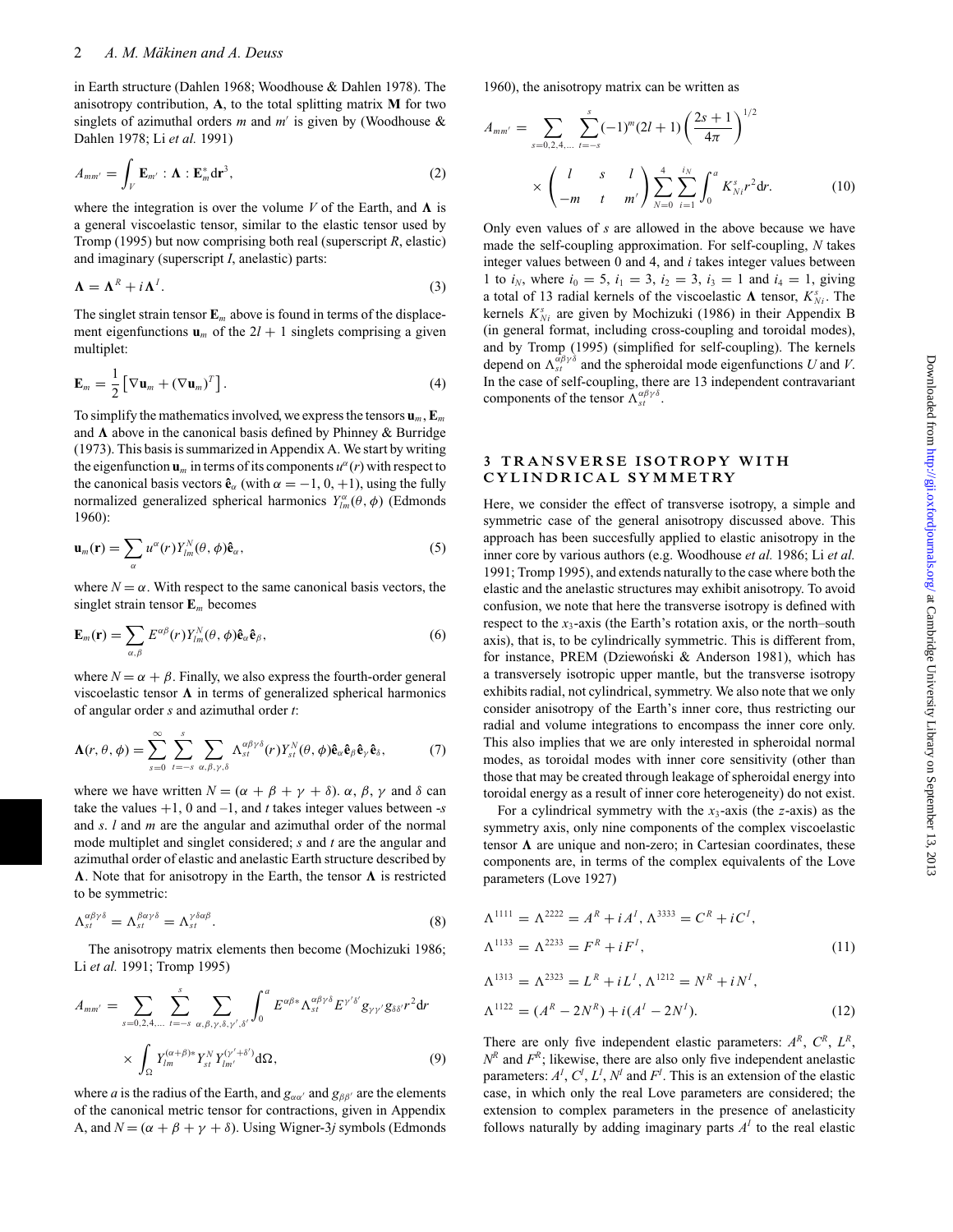**Table 1.** Generalized spherical harmonic expansion coefficients  $\Lambda_{st}^{\alpha\beta\gamma\delta}$  for the tensor  $\Lambda$ , after Tromp (1995). The parameters  $\lambda_1$ ,  $\lambda_2$ ,  $\lambda_3$ ,  $\lambda_4$  and  $\lambda_5$  are now complex, with the real parts  $\lambda_i^R$  and imaginary parts  $\lambda_i^I$ .

|                                                         | $s = 0$                                | $s = 2$                                        | $s = 4$                         |
|---------------------------------------------------------|----------------------------------------|------------------------------------------------|---------------------------------|
| $\sqrt{\frac{2s+1}{4\pi}}\Lambda_{s0}^{0000}$           | $\frac{1}{15}(\lambda_1 + 2\lambda_2)$ | $\frac{4}{21}(\lambda_3 + 2\lambda_4)$         | $\frac{8}{35} \lambda_5$        |
| $\sqrt{\frac{2s+1}{4\pi}}\Lambda_{s0}^{\pm\pm\mp\mp}$   | $\frac{2}{15}\lambda_2$                | $-\frac{4}{21}\lambda_4$                       | $rac{2}{35}\lambda_5$           |
| $\sqrt{\frac{2s+1}{4\pi}}\Lambda_{s0}^{\pm\mp\pm\mp}$   | $\frac{1}{15}(\lambda_1 + \lambda_2)$  | $-\frac{2}{21}(\lambda_3 + \lambda_4)$         | $\frac{2}{35}\lambda_5$         |
| $\sqrt{\frac{2s+1}{4\pi}} \Lambda_{s0}^{\pm\mp00}$      | $-\frac{1}{15}\lambda_1$               | $-\frac{1}{21}\lambda_3$                       | $rac{4}{35}\lambda_5$           |
| $\sqrt{\frac{2s+1}{4\pi}}\Lambda_{s0}^{\pm0\mp0}$       | $-\frac{1}{15}\lambda_2$               | $-\frac{1}{21}\lambda_4$                       | $rac{4}{35}\lambda_5$           |
| $\sqrt{\frac{2s+1}{4\pi}} \Lambda_{s0}^{\pm 000}$       |                                        | $\frac{1}{7\sqrt{3}}(\lambda_3 + 2\lambda_4)$  | $\frac{4}{7\sqrt{10}}\lambda_5$ |
| $\sqrt{\frac{2s+1}{4\pi}} \Lambda_{s0}^{\pm\pm\mp0}$    |                                        | $-\frac{2}{7\sqrt{3}}\lambda_4$                | $\frac{2}{7\sqrt{10}}\lambda_5$ |
| $\sqrt{\frac{2s+1}{4\pi}} \Lambda_{s0}^{\pm \mp \pm 0}$ |                                        | $-\frac{1}{7\sqrt{3}}(\lambda_3 + \lambda_4)$  | $\frac{2}{7\sqrt{10}}\lambda_5$ |
| $\sqrt{\frac{2s+1}{4\pi}} \Lambda_{s0}^{\pm\pm00}$      |                                        | $\frac{2}{7\sqrt{6}}\lambda_3$                 | $\frac{4}{7\sqrt{10}}\lambda_5$ |
| $\sqrt{\frac{2s+1}{4\pi}} \Lambda_{s0}^{\pm 0\pm 0}$    |                                        | $\frac{2}{7\sqrt{6}}\lambda_4$                 | $\frac{4}{7\sqrt{10}}\lambda_5$ |
| $\sqrt{\frac{2s+1}{4\pi}}\Lambda_{s0}^{\pm\pm\pm\mp}$   |                                        | $-\frac{2}{7\sqrt{6}}(\lambda_3 + 2\lambda_4)$ | $\frac{2}{7\sqrt{10}}\lambda_5$ |
| $\sqrt{\frac{2s+1}{4\pi}} \Lambda_{s0}^{\pm \pm \pm 0}$ |                                        |                                                | $\frac{2}{\sqrt{70}}\lambda_5$  |
| $\sqrt{\frac{2s+1}{4\pi}\Lambda_{s0}^{\pm\pm\pm\pm}}$   |                                        |                                                | $\frac{4}{\sqrt{70}}\lambda_5$  |

parameters  $A^R$ , and so on. Note that  $A^R$ ,  $C^R$ ,  $L^R$ ,  $N^R$  and  $F^R$  are called *A*, *C*, *L*, *N*, *F* in previous works, in which they are purely real.

To obtain the canonical components  $\Lambda_{st}^{\alpha\beta\gamma\delta}$  of the tensor  $\Lambda$ , we transform from Cartesian to spherical coordinates, and then use the components listed in Appendix A of Mochizuki (1986). We give the resulting  $\Lambda_{st}^{\alpha\beta\gamma\delta}$  tensor components in Table 1, in the same format as Tromp (1995). The complex parameters  $\lambda_1$ ,  $\lambda_2$ ,  $\lambda_3$ ,  $\lambda_4$  and  $\lambda_5$ in Table 1 are defined in terms of the complex Love parameters as follows:

$$
\lambda_1 = \lambda_1^R + i\lambda_1^I = (6A^R + C^R - 4L^R - 10N^R + 8F^R) + i(6A^I + C^I - 4L^I - 10N^I + 8F^I),
$$
 (13)

$$
\lambda_2 = \lambda_2^R + i\lambda_2^I = (A^R + C^R + 6L^R + 5N^R - 2F^R) + i(A^I + C^I + 6L^I + 5N^I - 2F^I),
$$
 (14)

$$
\lambda_3 = \lambda_3^R + i\lambda_3^I = (-6A^R + C^R - 4L^R + 14N^R + 5F^R) + i(-6A^I + C^I - 4L^I + 14N^I + 5F^I), \quad (15)
$$

$$
\lambda_4 = \lambda_4^R + i\lambda_4^I = (A^R + C^R + 3L^R - 7N^R - 2F^R) + i(A^I + C^I + 3L^I - 7N^I - 2F^I),
$$
 (16)

$$
\lambda_5 = \lambda_5^R + i\lambda_5^I = (A^R + C^R - 4L^R - 2F^R) + i(A^I + C^I - 4L^I - 2F^I).
$$
 (17)

Now the expansion coefficients given in Table 1 can be used to obtain  $\Lambda_{st}^{\alpha\beta\gamma\delta}$ . We note that all non-zero expansion coefficients have  $t = 0$ , that is, only zonal coefficients are included, as is expected for cylindrical symmetry. The non-zero elements are completely determined using terms of angular degree  $s = 0$ , 2 and 4. There are five non-zero elements with angular degree 0, which depend on the parameters  $\lambda_1$  and  $\lambda_2$  only; there are 11 non-zero elements with angular degree 2, which depend on the parameters  $\lambda_3$  and  $\lambda_4$  only, and finally, there are 13 non-zero elements with angular degree 4, which depend on the parameter  $\lambda_5$  only. The parameters  $\lambda_1$  and  $\lambda_2$ relate to the isotropic (spherically symmetric) properties, whereas the parameters  $\lambda_3$ ,  $\lambda_4$  and  $\lambda_5$  completely determine the anisotropy properties. It is useful to recast the normal mode transverse isotropy problem in terms of the parameters  $\lambda_3$ ,  $\lambda_4$  and  $\lambda_5$  only, as then the degree 2 and 4 contributions can be treated independently. For transverse isotropy in elasticity and anelasticity, then, there are six parameters that fully describe the anisotropy:  $\lambda_3^R$ ,  $\lambda_4^R$ ,  $\lambda_5^R$  (elastic) and  $\lambda_3^I$ ,  $\lambda_4^I$  and  $\lambda_5^I$  (anelastic).

In general terms, the contribution to the splitting matrix **M** arising due to cylindrically symmetric anisotropy can be written as

$$
A_{mm'} = \sum_{s=0,2,4} \gamma_{s0}^{mm'} \sigma_{s0} = \sum_{s=0,2,4} \gamma_{s0}^{mm'} (c_{s0} + id_{s0}), \qquad (18)
$$

where  $\sigma_{s0}$  are the splitting function coefficients; they are divided into  $c_{s0}$ , the elastic splitting function coefficients, and  $d_{s0}$ , the anelastic splitting function coefficients, and only the zonal  $(t = 0)$  coefficients are considered here, and

$$
\gamma_{st}^{mm'} = (-1)^m (2l+1) \left(\frac{2s+1}{4\pi}\right)^{1/2} \left(\begin{array}{cc} l & s & l \\ -m & t & m' \end{array}\right) \left(\begin{array}{cc} l & s & l \\ 0 & 0 & 0 \end{array}\right).
$$
\n(19)

Comparing the expression in terms of anisotropy kernels (eq. 10) to  $A_{mm'}$  written in terms of splitting function coefficients (eq. 18), we find that the splitting function coefficients arising from cylindrically symmetric anisotropy are given by

$$
\sigma_{s0} = \left(\frac{2s+1}{4\pi}\right)^{-1/2} I_s / \left(\begin{matrix} l & s & l \\ 0 & 0 & 0 \end{matrix}\right),\tag{20}
$$

where the integrals  $I_s$  are given in terms of the radially integrated kernels  $K_{Ni}^s$  of eq. (10) (Mochizuki 1986; Tromp 1995) by

$$
I_s = \sum_{N=0}^{s} \sum_{i=1}^{i_N} \left(\frac{2s+1}{4\pi}\right)^{1/2} \int_0^a K_{Ni}^s r^2 dr, \tag{21}
$$

where  $s = 0$ , 2 and 4. The summation is over  $i_0 = 5$ ,  $i_1 = 3$ ,  $i_2 = 3$ ,  $i_3 = 1$  and  $i_4 = 1$  as before. The anisotropy kernels  $K_{Ni}^s$  are given in Appendix B by Mochizuki (1986), repeated by Tromp (1995), and given here again for completeness for the self-coupled case for spheroidal modes considered here in Appendix B. Note that instead of 21 as considered by Mochizuki (1986), there are only 13 independent  $K_{Ni}^s$ ; this is due to the degeneracy of the  $\Lambda$  elements (Table 1) in the self-coupling case.

Hence, the splitting function coefficients  $\sigma_{s0}$ , for  $s = 2,4$ , depend on the complex parameters  $\lambda_3$ ,  $\lambda_4$  and  $\lambda_5$ . It is convenient to divide this problem into two independent problems, one for the real parts of  $\sigma_{s0}$  (the elastic splitting function coefficients  $c_{s0}$ ), and the other for the imaginary parts of  $\sigma_{s0}$  (the anelastic splitting function coefficients  $d_{s0}$ ). Thus,  $c_{s0}$  only depend on  $\lambda_3^R$ ,  $\lambda_4^R$  and  $\lambda_5^R$ , and  $d_{s0}$  only depend on  $\lambda_3^I$ ,  $\lambda_4^I$  and  $\lambda_5^I$ . In simplified form, the two independent equations for the elastic and anelastic splitting function coefficients are then

$$
c_{s0} = \int_0^a \lambda_3^R(r) K_{\lambda_3}(r) + \lambda_4^R(r) K_{\lambda_4} + \lambda_5^R(r) K_{\lambda_5}, \, dr \tag{22}
$$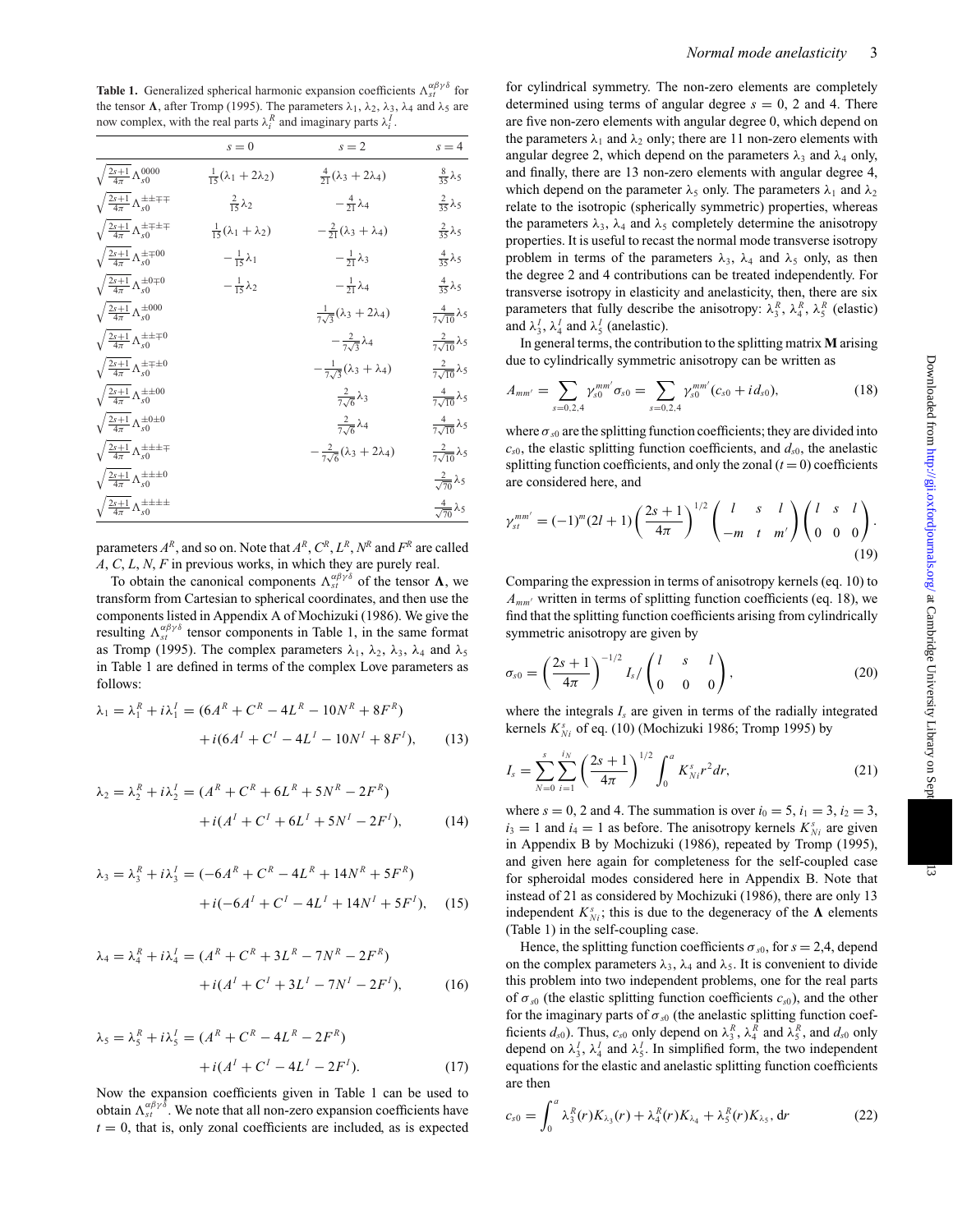

**Figure 1.** The sensitivity kernels  $K_{\lambda_3}$ ,  $K_{\lambda_4}$ ,  $K_{\lambda_5}$  for the 20 self-coupled modes whose anelastic splitting function coefficients  $d_{s0}$  were measured by Mäkinen & Deuss (2013). ICB stands for the inner core boundary; these kernels only exist within the inner core.  $K_{\lambda_3}$  = solid black line,  $K_{\lambda_4}$  = dashed line,  $K_{\lambda_5}$  = dotted line. Modes  $_{13}S_1$  and  $_{20}S_1$  have no  $s = 4$  coefficients and therefore no  $\lambda_5$  sensitivity.

and

$$
d_{s0} = \int_0^a \lambda_3^I(r) K_{\lambda_3}(r) + \lambda_4^I(r) K_{\lambda_4} + \lambda_5^I(r) K_{\lambda_5} dr,
$$
 (23)

where the kernels  $K_{\lambda_i}$  are constructed from the integrals  $I_s$  (eq. 20) and the kernels  $K_{Ni}^{s}$  (eq. 21) and other coefficients given above, for either  $s = 2$  or  $s = 4$ . Thus the anelastic splitting function coefficients  $d_{s0}$  and the elastic splitting functions coefficients  $c_{s0}$ depend on the same kernels. These kernels, which only exist within the inner core, are illustrated in Fig. 1 for the 20 inner core sensitive modes whose anelastic splitting function coefficients  $d_{s0}$  have been measured recently (Mäkinen & Deuss 2013).

#### **4 RECASTING FOR** *α***,** *β* **AND** *γ* **, AND D ER IVAT ION O F** *P* **- AND** *S* **-WAV E ANISOTROPY**

In the previous section we established the framework for calculating elastic  $c_{s0}$  and anelastic  $d_{s0}$  ( $s = 2, 4$ ) given elastic parameters  $(\lambda_3^R, \lambda_4^R, \lambda_5^R)$  and anelastic parameters  $(\lambda_3^I, \lambda_4^I, \lambda_5^I)$ , respectively. These six parameters and their depth dependence are the natural language in which to discuss velocity and attenuation anisotropy in

a normal mode context. However, most velocity anisotropy studies for the inner core have been carried out using body waves, and even those that utilize normal modes (e.g. Woodhouse *et al.* 1986; Tromp 1993; Romanowicz *et al.* 1996; Durek & Romanowicz 1999; Ishii *et al.* 2002; Beghein & Trampert 2003) usually express their results in terms of the parameters  $\alpha$ ,  $\beta$  and  $\gamma$ , not  $\lambda_3^R$ ,  $\lambda_4^R$ , and  $\lambda_5^R$ . To facilitate comparisons between our work and previous studies, we have chosen to do the same; furthermore, we seek to establish how the anelastic  $\lambda_3^I$ ,  $\lambda_4^I$  and  $\lambda_5^I$  are to be used for comparisons with body wave studies of attenuation anisotropy in the inner core.

Corresponding to the Love parameters *A*, *C*, *L*, *N* and *F* now being complex, we define  $\alpha$ ,  $\beta$  and  $\gamma$  to be complex parameters, with the following real and imaginary parts:

$$
\alpha^R = \frac{C^R - A^R}{A_0^R}, \ \alpha^I = \frac{C^I - A^I}{A_0^R}, \tag{24}
$$

$$
\beta^R = \frac{L^R - N^R}{A_0^R}, \ \beta^I = \frac{L^I - N^I}{A_0^R}, \tag{25}
$$

$$
\gamma^R = \frac{A^R - 2N^R - F^R}{A_0^R}, \ \gamma^I = \frac{A^I - 2N^I - F^I}{A_0^R}, \tag{26}
$$

where  $A_0^R = \rho_0 V_{p0}^2$  is a constant at the centre of the Earth in the spherical reference model PREM (Dziewoński & Anderson 1981), for (isotropic) *P*-wave velocity  $V_{p0}$  and density  $\rho_0$ . We note that  $A^R = \rho V_{p,\text{equatorial}}^2$ ,  $C^R = \rho V_{p,\text{polar}}^2$ ,  $L^R = \rho V_{s,\text{polar}}^2$ ,  $N^R = \rho V_{s,\text{equatorial}}^2$ , where 'polar' and 'equatorial' refer to the wave propagation direction, and the *S*-wave polarization is understood to be in the plane of propagation. Thus  $\alpha^R > 0$  signifies polar *P*-wave propagation being faster than equatorial *P*-wave propagation, and  $\beta^R > 0$  signifies polar *S*-wave propagation being faster than equatorial *S*-wave propagation.  $\gamma^R$  relates to *P*- and *S*-waves propagating at intermediate angles  $\xi$ . The real and imaginary parts of the parameters  $\lambda_3$ ,  $\lambda_4$  and  $\lambda_5$  can then be written as linear combinations of these parameters:

$$
\lambda_3^R = A_0^R [\alpha^R - 4\beta^R - 5\gamma^R], \quad \lambda_3^I = A_0^R [\alpha^I - 4\beta^I - 5\gamma^I], \tag{27}
$$

$$
\lambda_4^R = A_0^R [\alpha^R + 3\beta^R + 2\gamma^R], \quad \lambda_4^I = A_0^R [\alpha^I + 3\beta^I + 2\gamma^I], \tag{28}
$$

$$
\lambda_5^R = A_0^R [\alpha^R - 4\beta^R + 2\gamma^R], \quad \lambda_5^I = A_0^R [\alpha^I - 4\beta^I + 2\gamma^I]. \tag{29}
$$

We note that  $\alpha^R$ ,  $\beta^R$  and  $\gamma^R$  correspond to  $\alpha$ ,  $\beta$  and  $\gamma$  quoted elsewhere. Illustrations of the normal mode sensitivity kernels in terms of these parameters are shown in Fig. 2 for the 20 inner core sensitive modes of Fig. 1. It is interesting that the  $K_{\alpha}$  kernels are much larger than  $K_\beta$  and  $K_\gamma$ , suggesting that the compressional wave anisotropy may be better constrained than the shear wave anisotropy. In deriving the velocity and attenuation anisotropy of P- and Swaves, we follow the treatment of Crampin (1981) (Section 6 for velocity anisotropy and Section 8 for attenuation anisotropy). Again, attenuation is introduced by adding imaginary parts to the Love parameters. We note that the symmetry system used by Crampin (1981) has been adapted to our cylindrically symmetric inner core with the  $x_3$ -axis as the symmetry axis, as explained in Appendix C.

The complex parameter  $\rho \overline{V}^2$  is given in terms of the elements of the complex tensor  $\Lambda$  by

$$
\rho \overline{V}^2 = \hat{\mathbf{k}} \hat{\mathbf{p}} : \mathbf{\Lambda} : \hat{\mathbf{k}} \hat{\mathbf{p}},
$$
\n(30)

where the unit vectors  $\hat{k}$  and  $\hat{p}$  give the propagation direction and polarization direction of a body wave,  $\rho$  is the density, and  $\overline{V}$  is the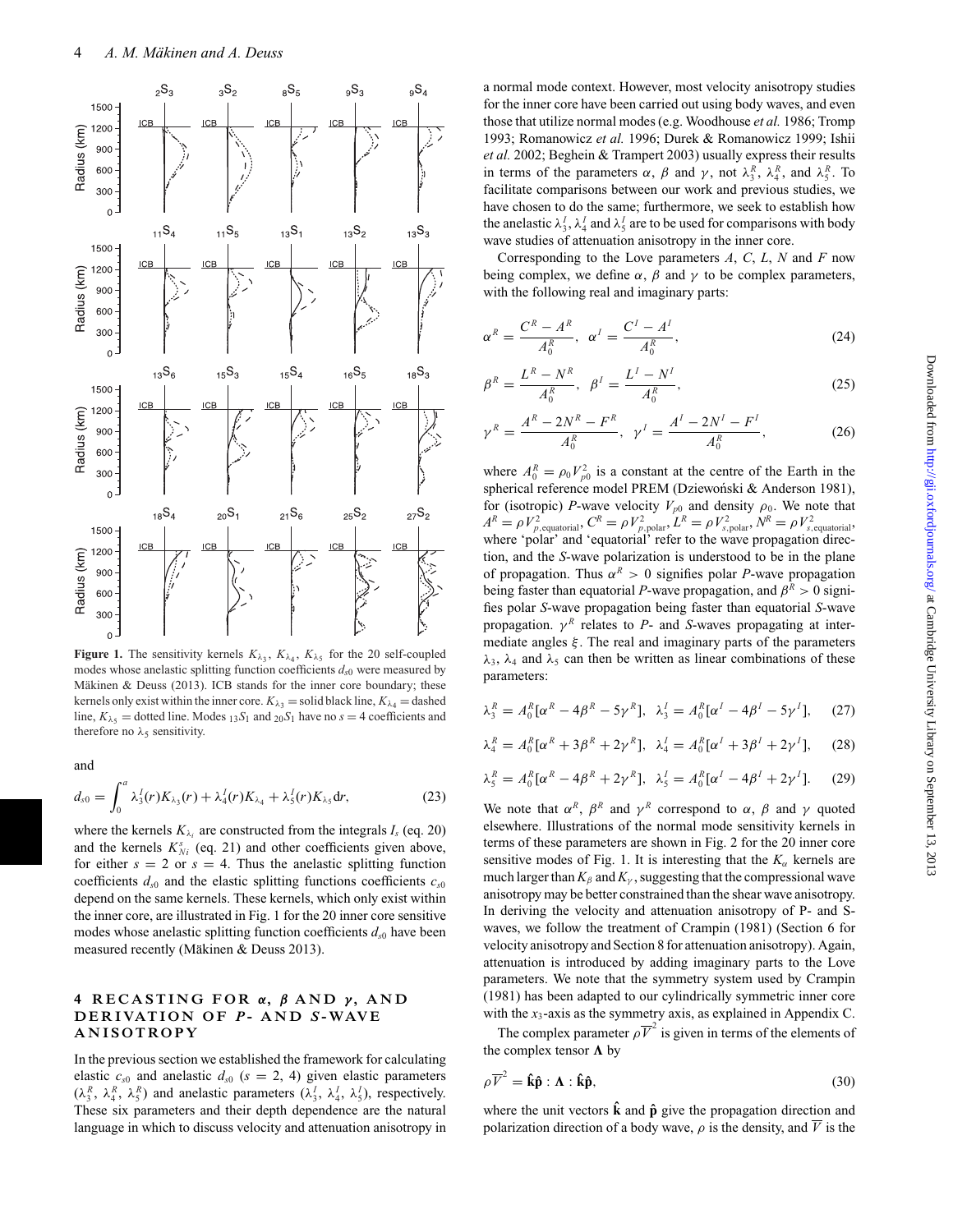

**Figure 2.** The sensitivity kernels  $K_{\alpha}$ ,  $K_{\beta}$ ,  $K_{\gamma}$  for the 20 self-coupled modes whose anelastic splitting function coefficients  $d_{s0}$  were measured by Mäkinen & Deuss (2013). ICB stands for the inner core boundary; these kernels only exist within the inner core.  $K_\alpha$  = solid black line,  $K_\beta$  = dashed line,  $K_{\gamma}$  = dotted line. These kernels are linear combinations of the  $K_{\lambda}$ ,  $K_{\lambda_4}$ ,  $K_{\lambda_5}$  shown in Fig. 1, with the  $s = 2$ , 4 contributions combined. Note the dominant  $\alpha$  sensitivity.

complex velocity. The complex parameter  $\rho \overline{V}^2$  can then be divided into real  $(e^R)$  and imaginary  $(e^I)$  contributions:

$$
\rho \overline{V}^2 = e^R + ie^I = \rho V^2 + ie^I,
$$
\n(31)

where  $V$  is the real body wave velocity. The attenuation coefficient, or quality factor, is defined as

$$
\frac{1}{Q} = q = \frac{e^l}{e^R}.\tag{32}
$$

Following Crampin (1981), we obtain equations for the complex parameters  $\rho \overline{V}^2$  in terms of the complex Love parameters for cylindrical anisotropy (eqs 11 and 12):

$$
\rho \overline{V}_{p}^{2} = A - 2(A - F - 2L)\cos^{2}\xi + (A + C - 2F - 4L)\cos^{4}\xi,
$$
\n(33)

$$
\rho \overline{V}_{s_{\rm me}}^2 = L + (A + C - 2F - 4L)(\cos^2 \xi - \cos^4 \xi),\tag{34}
$$

$$
\rho \overline{V}_{s_{\text{eq}}}^2 = N + (L - N)\cos^2 \xi, \tag{35}
$$

where  $\overline{V}_p$  relates to *P*-waves,  $\overline{V}_{s_{\text{me}}}$  relates to meriditionally polarized *S*-waves,  $\overline{V}_{s_{eq}}$  relates to equatorially polarized *S*-waves, and the Love parameters  $\hat{A}$ ,  $C$ ,  $L$ ,  $N$  and  $F$  are complex, that is,  $A = A^R + iA^I$  and so on. The angle  $\xi$  is now the angle between the direction of wave propagation and the  $x_3$  symmetry axis, which is the Earth's rotation axis in body wave studies of inner core anisotropy. Hence,  $\xi = 0$  is a polar path, and  $\xi = \pi/2$  is an equatorial path.

To obtain velocity and attenuation anisotropy separately, we rewrite eqs (33)–(35) in terms of the parameters ( $\alpha^R$ ,  $\beta^R$ ,  $\gamma^R$ ) and  $(\alpha^I, \beta^I, \gamma^I)$  of eqs (24)–(26), and then consider the real and imaginary parts separately to obtain  $e^R$  and  $e^I$ , respectively. For *P*-waves, eq. (33) yields the real and imaginary parts

$$
e_p^R = \rho V_p^2 = A^R + A_0^R (4\beta^R - 2\gamma^R) \cos^2 \xi + A_0^R (\alpha^R - 4\beta^R + 2\gamma^R) \cos^4 \xi,
$$
 (36)

$$
e_p^I = A^I + A_0^R (4\beta^I - 2\gamma^I) \cos^2 \xi + A_0^R (\alpha^I - 4\beta^I + 2\gamma^I) \cos^4 \xi.
$$
\n(37)

We start by considering velocity anisotropy using eq. (36). For weak anisotropy, we perturb  $\rho V_p^2$  around the isotropic reference value  $\rho V_{p,\text{ref}}^2$ . Using  $\rho V_{p,\text{ref}}^2 = A^R$ , we get

$$
\rho V_p^2 = \rho V_{p,\text{ref}}^2 + \rho \delta V_p^2 = \rho V_{p,\text{ref}}^2 + 2\rho V_{p,\text{ref}} \delta V_p
$$

$$
= A^R + 2\rho V_{p,\text{ref}}^2 \frac{\delta V_p}{V_p}.
$$
(38)

Substituting this into the left-hand side of eq. (36) then gives

$$
\frac{\delta V_p}{V_p} = \frac{1}{2} \frac{A_0^R}{A^R} (4\beta^R - 2\gamma^R) \cos^2 \xi \n+ \frac{1}{2} \frac{A_0^R}{A^R} (\alpha^R - 4\beta^R + 2\gamma^R) \cos^4 \xi.
$$
\n(39)

Eq. (39) and its variations have been utilized extensively in both normal mode and body wave studies of velocity anisotropy in the Earth's inner core (e.g. Morelli *et al.* 1986; Shearer *et al.* 1988; Creager 1992; Ishii *et al.* 2002). The total amount of *P*-wave velocity anisotropy is usually defined as the difference between polar ( $\xi = 0$ ) and equatorial ( $\xi = \pi/2$ ) paths, which gives

$$
\left(\frac{\delta V_p}{V_p}\right)_{\text{ani}} = \frac{1}{2} \frac{A_0^R}{A^R} \alpha^R.
$$
\n(40)

Thus, the amount of *P*-wave velocity anisotropy is completely determined by  $\alpha^R$ .

We then obtain the attenuation anisotropy using eq. (32) and noting that the velocity anisotropy is weak. Thus, when dividing  $e^I_p$ (eq. 37) by  $e_p^R$  (eq. 36), all terms in attenuation  $q_p$  that depend on  $\alpha^R$ ,  $\beta^R$  and  $\gamma^R$  can be neglected. This treatment yields

$$
q_p = \frac{e^l}{e^R} = \frac{A^l}{A^R} + \frac{A_0^R}{A^R} (4\beta^I - 2\gamma^I) \cos^2 \xi
$$
  
+ 
$$
\frac{A_0^R}{A^R} (\alpha^I - 4\beta^I + 2\gamma^I) \cos^4 \xi,
$$
  
= 
$$
q_p + \delta q_p,
$$
 (41)

resulting in the attenuation anisotropy for *P*-waves:

$$
\delta q_p = \frac{A_0^R}{A^R} (4\beta^I - 2\gamma^I) \cos^2 \xi + \frac{A_0^R}{A^R} (\alpha^I - 4\beta^I + 2\gamma^I) \cos^4 \xi.
$$
\n(42)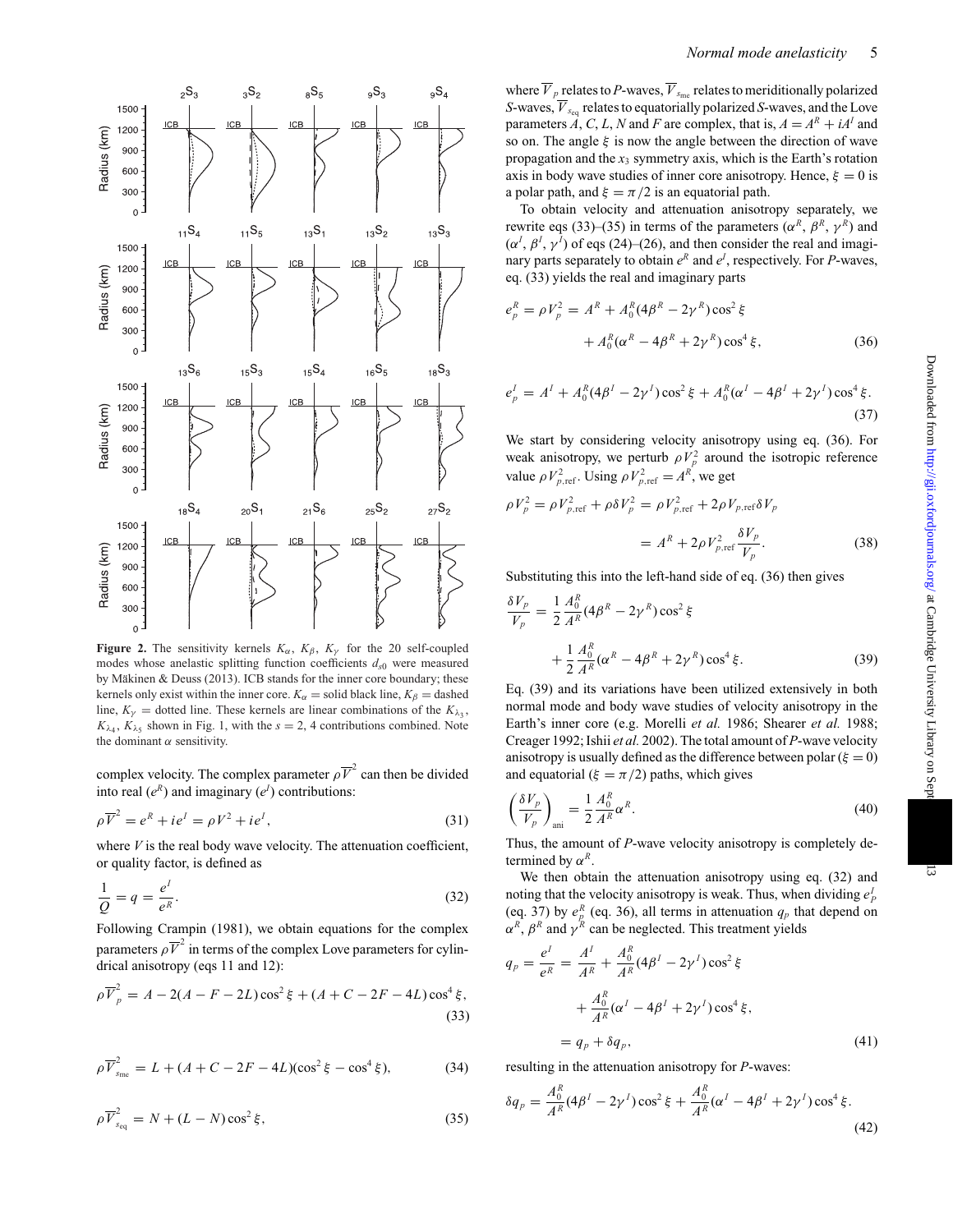Likewise, for *S*<sub>me</sub>-waves, we rewrite eq. (34) in terms of  $(\alpha^R, \beta^R, \gamma^R)$  and  $(\alpha^I, \beta^I, \gamma^I)$ , and taking the real and imaginary parts

$$
e_{s_{\rm me}}^R = \rho V_{s_{\rm me}}^2 = L^R + A_0^R (\alpha^R - 4\beta^R + 2\gamma^R)(\cos^2 \xi - \cos^4 \xi),
$$
\n(43)

$$
e_{\rm s_{me}}^I = L^I + A_0^R (\alpha^I - 4\beta^I + 2\gamma^I)(\cos^2 \xi - \cos^4 \xi), \tag{44}
$$

which yield, following the same treatment as for *P*-waves,

$$
\frac{\delta V_{\rm Sme}}{V_{\rm Sme}} = \frac{1}{2} \frac{A_0^R}{L^R} (\alpha^R - 4\beta^R + 2\gamma^R)(\cos^2 \xi - \cos^4 \xi) \tag{45}
$$

$$
\delta q_{s_{\rm me}} = \frac{A_0^R}{L^R} (\alpha^I - 4\beta^I + 2\gamma^I)(\cos^2 \xi - \cos^4 \xi). \tag{46}
$$

Finally, for  $S_{eq}$  -waves, eq. (35) gives the real and imaginary parts

$$
e_{s_{\text{eq}}}^{R} = \rho V_{s_{\text{eq}}}^{2} = N^{R} + A_{0}^{R} \beta^{R} \cos^{2} \xi, \qquad (47)
$$

$$
e_{s_{\text{eq}}}^I = N^I + A_0^R \beta^I \cos^2 \xi, \qquad (48)
$$

which give the velocity and attenuation anisotropy as

$$
\frac{\delta V_{s_{\text{eq}}}}{V_{s_{\text{eq}}}} = \frac{1}{2} \frac{A_0^R}{N^R} \beta^R \cos^2 \xi, \tag{49}
$$

$$
\delta q_{s_{\text{eq}}} = \frac{A_0^R}{N^R} \beta^I \cos^2 \xi. \tag{50}
$$

Hence,  $\alpha^R$ ,  $\beta^R$  and  $\gamma^R$  completely determine the velocity anisotropy, and the corresponding imaginary parts  $\alpha^I$ ,  $\beta^I$  and  $\gamma^I$  completely determine the attenuation anisotropy. Again,  $\alpha^I > 0$  signifies that *P*-waves propagating in the polar direction are attenuated more strongly than *P*-waves propagating in the equatorial direction, and  $\beta$ <sup>*I*</sup> > 0 signifies *S*-wave attenuation being stronger in the polar than in the equatorial direction.  $\gamma^I$  relates to attenuation of *P*- and *S*waves propagating at intermediate angles  $\xi$ .  $\alpha^R$ ,  $\beta^R$  and  $\gamma^R$  can be quoted as fractions or percentages, whereas  $\alpha^I$ ,  $\beta^I$  and  $\gamma^I$  must be divided by a reference compressional attenuation  $q_p$  to obtain a percentage value with respect to that reference attenuation. As  $\alpha^I$ ,  $\beta^I$  and  $\gamma^I$  can be obtained from the anelastic splitting function coefficients  $d_{s0}$ , it is now possible to invert anelastic normal mode splitting function data for models of attenuation anisotropy of the Earth's inner core.

#### **5 SPECIAL CASES OF TRANSVERSE ISOTROPY**

#### **5.1 Tilted symmetry axis**

Certain analyses of inner core elastic anisotropy indicate that the cylindrical symmetry axis of the anisotropy may not be perfectly aligned with the Earth's north–south axis, with Su & Dziewónski (1995) suggesting an axis tilt of up to 10 degrees. In particular, this idea of symmetry axis tilt proved popular in earlier studies of inner core differential rotation (e.g. Song & Richards 1996; Su *et al.* 1996). More recent body wave analyses of inner core elastic anisotropy (Irving & Deuss 2011), however, find no evidence for such an axis tilt, with the best data fit achieved when the symmetry axis of the inner core elastic anisotropy coincides with the north– south axis of the Earth. Tromp (1995) has laid out the theoretical framework for quantifying the impact of a possible axis misalignment on normal modes in the elastic case, showing that such a tilt shall introduce non-zonal elastic splitting function coefficients  $c_{st}$   $(t \neq 0; \text{ eqs } 57-59 \text{ in that paper})$ . As a straightforward extension, if the symmetry axis of the inner core anelastic anisotropy were tilted, non-zonal anelastic splitting function coefficients  $d_{st}$  ( $t \neq 0$ ) would also be expected to arise. At present, however, no evidence for either elastic or anelastic symmetry axis misalignment exists.

#### **5.2 Layered anisotropy**

Some studies have proposed that the inner core may comprise several distinct layers, or that there may exist an innermost inner core with distinct elastic anisotropy properties (e.g. Ishii & Dziewoński 2002). Furthermore, using normal modes, for example Beghein & Trampert (2003) find a strong variation of inner core elastic anisotropy with depth. Indeed, as long as the cylindrical symmetry holds, depth varying anisotropy is easily accommodated in our formalism, provided the anisotropy parameters  $\lambda_3$ ,  $\lambda_4$  and  $\lambda_5$  (or  $\alpha$ ,  $\beta$  and  $\gamma$ ) are allowed to vary with depth. As  $\lambda^R$  and  $\lambda^I$  are independent parameters, elastic and anelastic anisotropy may exhibit dissimilar depth dependence. If the possible depth dependence of the anisotropy parameters is not taken into account, the parameters accommodate the radial average values of the elastic and anelastic anisotropy.

#### **6 CONCLUSIONS**

We report a method to calculate the anelastic splitting function coefficients  $d_{s0}$  ( $s = 2, 4$ ) from models of  $P$ -,  $S_{\text{me}}$ - and  $S_{\text{eq}}$ -wave attenuation anisotropy in the Earth's inner core. To do this, we first formulate the anelastic normal mode splitting function coefficients  $d_{s0}$  in terms of the parameters  $\lambda_3^I$ ,  $\lambda_4^I$  and  $\lambda_5^I$ , which are the natural parameters for the normal modes problem as they allow  $s = 2$  and  $s = 4$  coefficients to be treated independently. This approach is equivalent to that used in calculating the elastic splitting function coefficients *cs*<sup>0</sup> from models of velocity anisotropy. We then recast the normal mode problem for  $\alpha^I$ ,  $\beta^I$  and  $\gamma^I$ , which are the anelastic analogues to the commonly considered elastic (velocity) anisotropy parameters  $\alpha^R$ ,  $\beta^R$  and  $\gamma^R$ . Finally, we derive equations to calculate inner core attenuation anisotropy for *P*-waves and meriditionally and equatorially polarized *S*-waves using given values of  $\alpha^I$ ,  $\beta^I$ and  $\gamma^I$ .

#### **ACKNOWLEDGEMENTS**

The authors thank two anonymous reviewers for their constructive comments that have improved this manuscript. AMM and AD are funded by European Research Council under the European Community's Seventh Framework Programme (FP7/2007–2013)/ERC grant agreement 204995. AD is also funded by a Philip Leverhulme Prize.

#### **REFERENCES**

- Beghein, C. & Trampert, J., 2003. Robust normal mode constraints on innercore anisotropy from model space search, *Science,* **299,** 552–555.
- Crampin, S., 1981. A review of wave motion in anisotropic and cracked elastic-media, *Wave Motion,* **3,** 343–391.
- Creager, K.C., 1992. Anisotropy of the inner core from differential travel times of the phases PKP and PKIKP, *Nature,* **356,** 309–314.
- Dahlen, F.A., 1968. The normal modes of a rotating, elliptical Earth, *Geophys. J. R. astr. Soc.,* **16,** 329–367.
- Deuss, A. & Woodhouse, J.H., 2001. Theoretical free-oscillation spectra: the importance of wide band coupling, *Geophys. J. Int.,* **146,** 833– 842.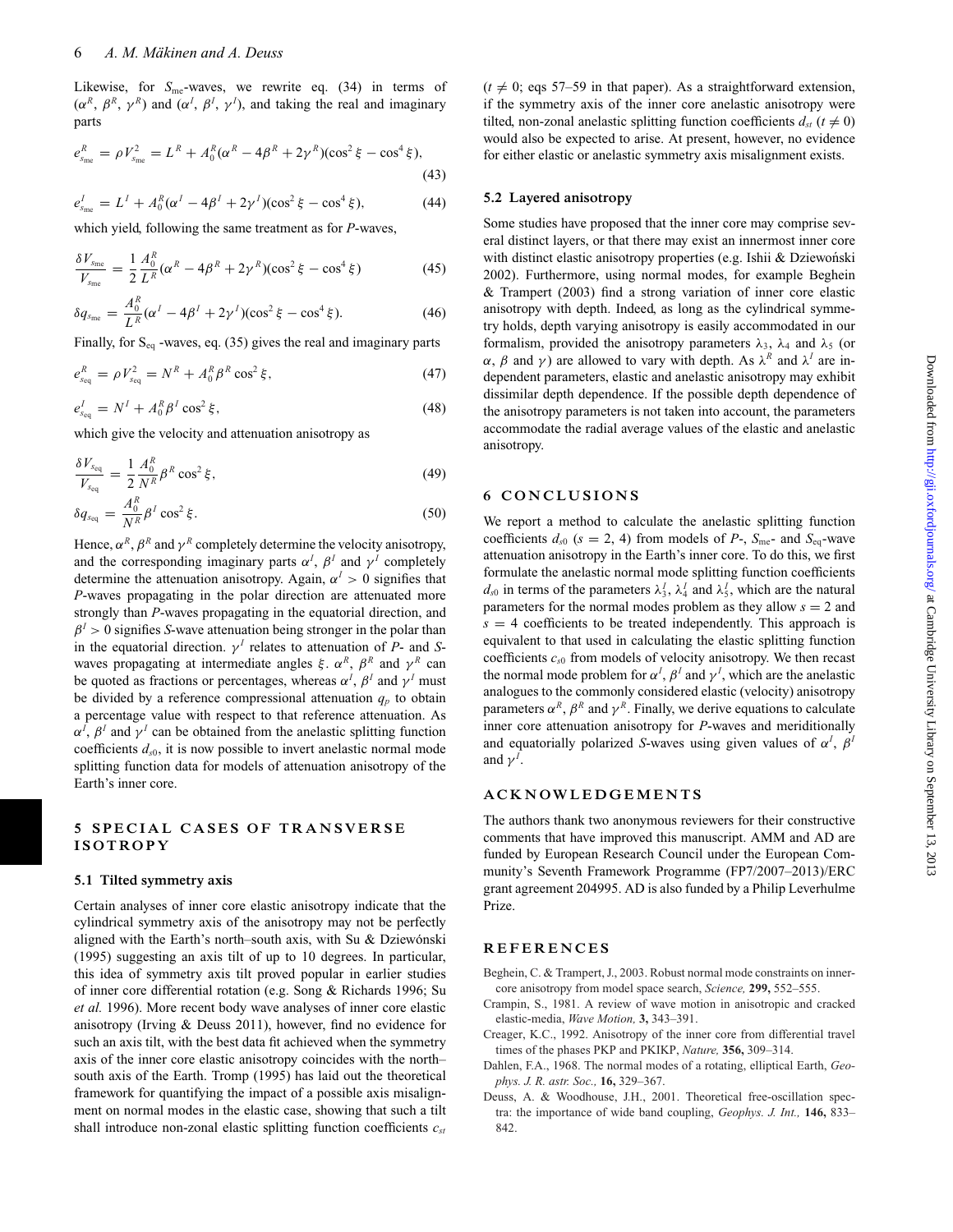- Deuss, A., Irving, J.C.E. & Woodhouse, J.H., 2010. Regional variation of inner core anisotropy from seismic normal mode observations, *Science,* **328,** 1018–1020.
- Deuss, A., Ritsema, J. & van Heijst, H., 2013. A new catalogue of normal mode splitting function measurements up to 10 mHz, *Geophys. J. Int.,* **193,** 920–937.
- Durek, J.J. & Romanowicz, B., 1999. Inner core anisotropy inferred by direct inversion of normal mode spectra, *Geophys. J. Int.,* **139,** 599–622.
- Dziewoński, A.M. & Anderson, D., 1981. Preliminary Reference Earth Model, *Phys. Earth planet. Inter.,* **25,** 297–356.
- Edmonds, A.R., 1960. *Angular Momentum in Quantum Mechanics,* Princeton University Press.
- Giardini, D., Li, X.-D. & Woodhouse, J.H., 1988. Splitting functions of longperiod normal modes of the Earth, *J. geophys. Res.,* **93,** 13 716–13 742.
- He, X. & Tromp, J., 1996. Normal-mode constraints on the structure of the mantle and core, *J. geophys. Res.,* **101,** 20 053–20 082.
- Irving, J.C.E. & Deuss, A., 2011. Hemispherical structure in inner core velocity anisotropy, *J. geophys. Res.,* **116,** B04307, doi:10.1029/2010JB007942.
- Ishii, M. & Dziewoński, A.M., 2002. The innermost inner core of the Earth: evidence for a change in anisotropic behavior at the radius of about 300 km, *Proc. Natl. Acad. Sci. USA,* **99,** 14 026–14 030.
- Ishii, M., Tromp, J., Dziewoński, A.M. & Ekström, G., 2002. Joint inversion of normal mode and body wave data for inner core anisotropy 1. Laterally homogeneous anisotropy, *J. geophys. Res.,* **107,** 2379, doi:10.1029/2001JB000712.
- Li, X.D., Giardini, D. & Woodhouse, J.H., 1991. Large-scale threedimensional even-degree structure of the Earth from splitting of longperiod normal modes, *J. geophys. Res.,* **96,** 551–578.
- Love, A., 1927. *A Treatise on the Mathematical Theory of Elasticity,* Cambridge University Press.
- Mäkinen, A.M. & Deuss, A., 2013. Normal mode splitting function measurements of anelasticity and attenuation in the Earth's inner core, *Geophys. J. Int.,* **194,** 401–416.
- Masters, G. & Gilbert, F., 1981. Structure of the inner core inferred from observations of its spheroidal shear modes, *Geophys. Res. Lett.,* **8,** 569– 571.
- Mochizuki, E., 1986. The free oscillations of an anisotropic and heterogeneous Earth, *Geophys. J. Int.,* **86,** 167–176.
- Morelli, A., Dziewoński, A.M. & Woodhouse, J.H., 1986. Anisotropy of the inner core inferred from PKIKP travel times, *Geophys. Res. Lett.,* **13,** 1545–1548.
- Oreshin, S.I. & Vinnik, L.P., 2004. Heterogeneity and anisotropy of seismic attenuation in the inner core, *Geophys. Res. Lett.,* **31,** L02613, doi:10.1029/2003GL018591.
- Phinney, R.A. & Burridge, R., 1973. Representation of the elasticgravitational excitation of a spherical Earth model by generalized spherical harmonics, *Geophys. J. R. astr. Soc.,* **34,** 451–487.
- Romanowicz, B., Li, X.D. & Durek, J., 1996. Anisotropy in the inner core: Could it be due to low-order convection?, *Science,* **274,** 963–966.
- Shearer, P.M., Toy, K.M. & Orcutt, J.A., 1988. Axi-symmetric earth models and inner-core anisotropy, *Nature,* **333,** 228–232.
- Song, X. & Richards, P.G., 1996. Seismological evidence for differential rotation of the Earth's inner core, *Nature,* **382,** 221–224.
- Souriau, A. & Romanowicz, B., 1996. Anisotropy in inner core attenuation: a new type of data to constrain the nature of the solid core, *Geophys. Res. Lett.,* **23**(1), 1–4.
- Souriau, A. & Romanowicz, B., 1997. Anisotropy in the inner core: relation between P-velocity and attenuation, *Phys. Earth planet. Inter.,* **101**(1–2), 33–47.
- Su, W.-J. & Dziewónski, A.M., 1995. Inner core anisotropy in three dimensions, *J. geophys. Res.,* **100,** 9831–9852.
- Su, W.-J., Dziewoński, A.M. & Jeanloz, R., 1996. Planet within a planet: rotation of the inner core of earth, *Science,* **274,** 1883–1887.
- Tromp, J., 1993. Support for anisotropy of the Earth's inner core from free oscillation data, *Nature,* **366,** 678–681.
- Tromp, J., 1995. Normal mode splitting due to inner core anisotropy, *Geophys. J. Int.,* **121,** 963–968.
- Woodhouse, J.H. & Dahlen, F.A., 1978. The effect of a general aspherical perturbation on the free oscillations of the Earth, *Geophys. J. R. astr. Soc.,* **53,** 335–354.
- Woodhouse, J.H. & Girnius, T.P., 1982. Surface waves and free oscillations in a regionalized Earth model., *Geophys. J. R. astr. Soc.,* **68,** 653–673.
- Woodhouse, J.H., Giardini, D. & Li, X.-D., 1986. Evidence for inner core anisotropy from free oscillations, *Geophys. Res. Lett.,* **13,** 1549–1552.
- Yu, W. & Wen, L., 2006. Inner core attenuation anisotropy, *Earth planet. Sci. Lett.,* **245,** 581–594.

#### **APPENDIX A: THE CANONICAL BASIS**

The canonical basis discussed by Phinney & Burridge (1973) is summarized here. First, the basis vectors of the canonical basis **ˆe**−**<sup>1</sup>**,  $\hat{\mathbf{e}}_0$  and  $\hat{\mathbf{e}}_{+1}$  are given terms of the basis vectors of the spherical basis  $\hat{\theta}$ ,  $\hat{\phi}$  and  $\hat{\mathbf{r}}$  by

$$
\hat{\mathbf{e}}_{-1} = \frac{1}{\sqrt{2}} (\hat{\boldsymbol{\theta}} - i \hat{\boldsymbol{\phi}}), \tag{A1}
$$

$$
\hat{\mathbf{e}}_0 = \hat{\mathbf{r}},\tag{A2}
$$

$$
\hat{\mathbf{e}}_{+1} = -\frac{1}{\sqrt{2}}(\hat{\boldsymbol{\theta}} + i\hat{\boldsymbol{\phi}}),\tag{A3}
$$

The basis vectors are orthonormal:

$$
\hat{\mathbf{e}}_{\alpha}^* \cdot \hat{\mathbf{e}}_{\beta} = \delta_{\alpha\beta},\tag{A4}
$$

The metric used for tensor contraction is given by  $[\mathbf{G}]_{\alpha\beta} = g_{\alpha\beta} =$  $\mathbf{\hat{e}}_{\alpha} \cdot \mathbf{\hat{e}}_{\beta}$ , so

$$
\mathbf{G} = \begin{bmatrix} 0 & 0 & -1 \\ 0 & 1 & 0 \\ -1 & 0 & 0 \end{bmatrix} .
$$
 (A5)

#### **APPENDIX B: ANISOTROPY KERNELS**

Anisotropy kernels  $K_{Ni}^{s}$  for self-coupled spheroidal modes in the presence of cylindrically symmetric transverse isotropy (cylindrically symmetric anisotropy) with the *x*3-axis as the symmetry axis. These are from Appendix B of the paper by Mochizuki (1986) (where the tensor  $\Lambda$  is labelled **C**), after the format of Tromp (1995). Note that here the tensor  $\Lambda$  comprises the complex parameters  $\lambda_i$ ; the elements of  $\Lambda$  are given in Table 1.

$$
K_{01}^s = \dot{U}^2 \begin{pmatrix} l & s & l \\ 0 & 0 & 0 \end{pmatrix} \Lambda_{s0}^{0000}, \tag{B1}
$$

$$
K_{02}^s = 2\Omega_l^0 \Omega_l^2 \Omega_l^0 \Omega_l^2 r^{-2} V^2 \begin{pmatrix} l & s & l \\ -2 & 0 & 2 \end{pmatrix} \Lambda_{s0}^{++--}, \tag{B2}
$$

$$
K_{03}^s = F^2 \begin{pmatrix} l & s & l \\ 0 & 0 & 0 \end{pmatrix} \Lambda_{s0}^{+-+-},
$$
 (B3)

$$
K_{04} = -2F\dot{U}\begin{pmatrix} l & s & l \\ 0 & 0 & 0 \end{pmatrix} \Lambda_{s0}^{+-00},
$$
 (B4)

$$
K_{05}^s = 2\Omega_l^0 \Omega_l^0 X^2 \begin{pmatrix} l & s & l \\ -1 & 0 & 1 \end{pmatrix} \Lambda_{s0}^{+0-0},
$$
 (B5)

ದ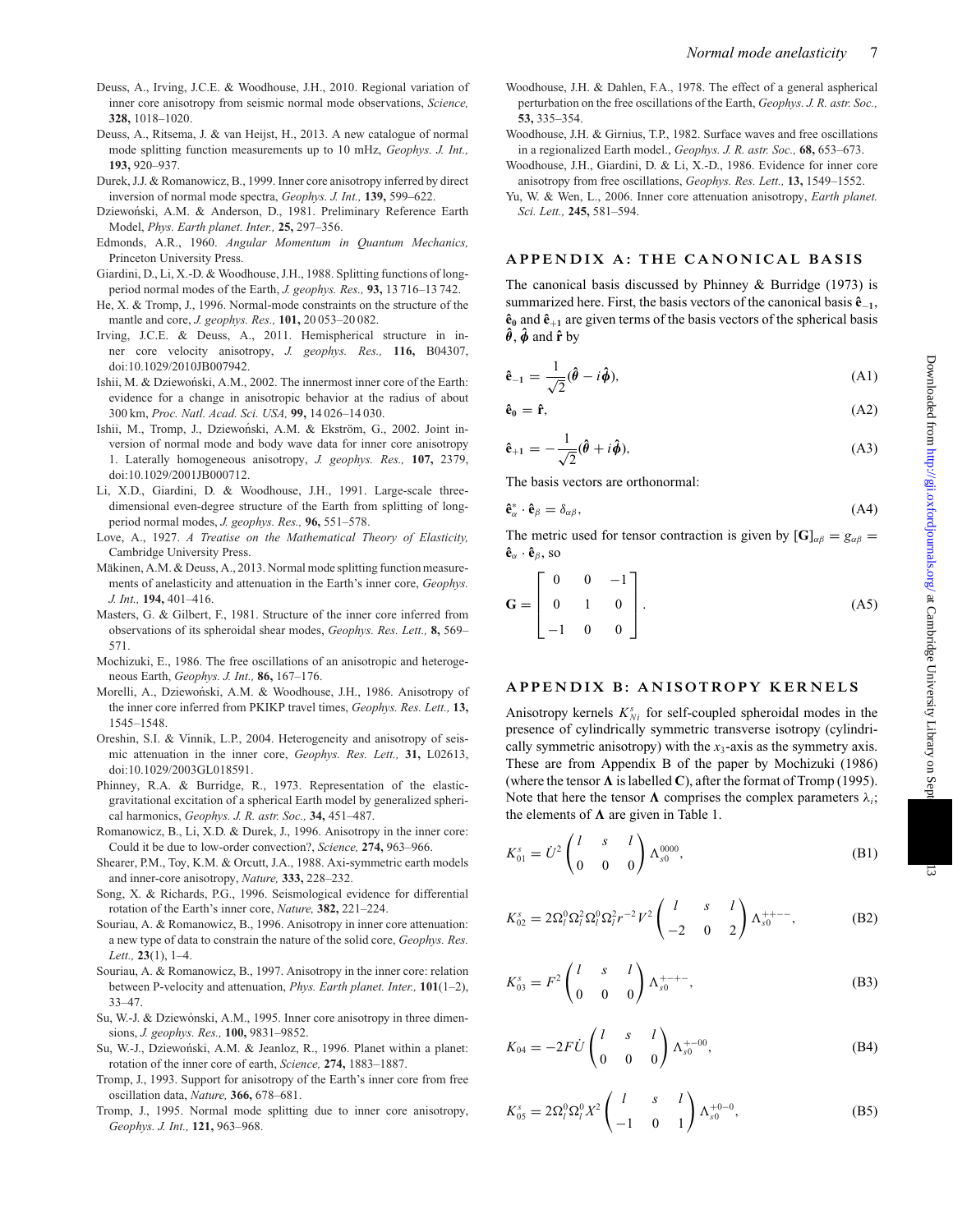$$
K_{11}^{s} = -4\Omega_{l}^{0} X \dot{U} \begin{pmatrix} l & s & l \\ -1 & 1 & 0 \end{pmatrix} \Lambda_{s0}^{+000}, \tag{B6}
$$

$$
K_{12}^s = -4\Omega_l^0 \Omega_l^2 \Omega_l^0 r^{-1} V X \begin{pmatrix} l & s & l \\ -2 & 1 & 1 \end{pmatrix} \Lambda_{s0}^{++-0}, \tag{B7}
$$

$$
K_{13}^s = 4\Omega_l^0 X F \begin{pmatrix} l & s & l \\ 0 & 1 & -1 \end{pmatrix} \Lambda_{s0}^{+-+0},
$$
 (B8)

$$
K_{21}^s = 4\Omega_l^0 \Omega_l^2 r^{-1} V \dot{U} \begin{pmatrix} l & s & l \\ -2 & 2 & 0 \end{pmatrix} \Lambda_{s0}^{++00}, \tag{B9}
$$

$$
K_{22}^s = 2\Omega_l^0 \Omega_l^0 X^2 \begin{pmatrix} l & s & l \\ -1 & 2 & -1 \end{pmatrix} \Lambda_{s0}^{+0+0}, \tag{B10}
$$

$$
K_{23}^s = -4\Omega_l^0 \Omega_l^2 r^{-1} V F \begin{pmatrix} l & s & l \\ -2 & 2 & 0 \end{pmatrix} \Lambda_{s0}^{++-}, \tag{B11}
$$

$$
K_{31}^{s} = -4\Omega_{l}^{0}\Omega_{l}^{2}\Omega_{l}^{0}r^{-1}VX\begin{pmatrix}l & s & l\\ -2 & 3 & -1\end{pmatrix}\Lambda_{s0}^{++0}, \quad (B12)
$$

$$
K_{41}^s = 2\Omega_l^0 \Omega_l^2 \Omega_l^0 \Omega_l^2 r^{-2} V^2 \begin{pmatrix} l & s & l \\ -2 & 4 & -2 \end{pmatrix} \Lambda_{s0}^{+++}.
$$
 (B13)

Throughout, an overdot denotes differentiation with respect to radius *r*, and we define *F* and *X* in terms of the normal mode eigenfunctions *U* and *V* ( $W = 0$  for spheroidal modes) of a mode of angular order *l* as

$$
F = r^{-1}[2U - l(l+1)V],
$$
\n(B14)

$$
X = \dot{V} + r^{-1}(U - V) \tag{B15}
$$

and

$$
\Omega_l^N = \left[\frac{1}{2}(l+N)(l-N+1)\right]^{1/2}.
$$
 (B16)

#### **APPENDIX C: DERIVATION OF WAVE VELOCITY VARIATIONS FOR CY L INDR ICA L SYMM E TRY**

The complex body wave velocity  $\overline{V}$  is given in terms of the elements of the complex tensor  $\Lambda$ :

$$
\rho \overline{V}^2 = \hat{\mathbf{k}} \hat{\mathbf{p}} : \mathbf{\Lambda} : \hat{\mathbf{k}} \hat{\mathbf{p}},
$$
 (C1)

where the unit vectors  $\hat{k}$  and  $\hat{p}$  give the propagation direction and polarization of body waves, and  $\rho$  is the density. To obtain the entities  $\rho \overline{V}^2$  for  $\overline{V}_{p}$ ,  $\overline{V}_{s_{\text{me}}}$  and  $\overline{V}_{s_{\text{eq}}}$ , we follow the treatment of Crampin (1981), section 6; in order to consider the cylindrical symmetry, parts of this derivation are given explicitly.

Crampin (1981) defines a coordinate system in which  $x_3$  is a symmetry axis, that is,  $x_3' = 0$  is a symmetry plane. The velocity variations in the  $x_3' = 0$  plane are obtained by rotating the complex tensor  $\Lambda$  [which Crampin (1981) calls **c**; in the case of Crampin (1981), this tensor is real] about the  $x'_{3}$ -axis. In the coordinate system

rotated by an angle  $\theta'$  about the  $x'_3$ -axis, the complex velocities are then

$$
\rho \overline{V}_{p}^{2} = A' + B_{c} \cos 2\theta' + B_{s} \sin 2\theta' + C_{c} \cos 4\theta' + C_{s} \sin 4\theta',
$$
\n(C2)

$$
\rho \overline{V}_{SP}^2 = D + E_c \cos 4\theta' + E_s \sin 4\theta', \tag{C3}
$$

$$
\rho \overline{V}_{SR}^2 = F' + G_c \cos 2\theta' + G_s \sin 2\theta', \tag{C4}
$$

where SP refers to *S*-waves polarized parallel to the symmetry plane  $x_3' = 0$ , and SR refers to *S*-waves polarized perpendicular to the symmetry plane  $x_3' = 0$ , and where the constant coefficients are given in terms of the elastic tensor  $\Lambda$  as

$$
A' = \frac{1}{8} \left( 3\Lambda_{1'1'1'1'} + 3\Lambda_{2'2'2'2'} + 2\Lambda_{1'1'2'2'} + 4\Lambda_{1'2'1'2'} \right),\tag{C5}
$$

$$
B_c = \frac{1}{2} \left( \Lambda_{1'1'1'1'} - \Lambda_{2'2'2'2'} \right),\tag{C6}
$$

$$
B_s = \Lambda_{2'1'1'1'} + \Lambda_{1'2'2'2'},
$$
 (C7)

$$
C_c = \frac{1}{8} \left( \Lambda_{1'1'1'1'} + \Lambda_{2'2'2'2'} - 2\Lambda_{1'1'2'2'} - 4\Lambda_{1'2'1'2'} \right), \tag{C8}
$$

$$
C_s = \frac{1}{2} \left( \Lambda_{2'1'1'1'} - \Lambda_{1'2'2'2'} \right), \tag{C9}
$$

$$
D = \frac{1}{8} \left( \Lambda_{1'1'1'1'} + \Lambda_{2'2'2'2'} - 2\Lambda_{1'1'2'2'} + 4\Lambda_{1'2'1'2'} \right), \tag{C10}
$$

$$
E_c = -C_c,\tag{C11}
$$

$$
E_s = -C_s, \tag{C12}
$$

$$
F' = \frac{1}{2} \left( \Lambda_{1'3'1'3'} + \Lambda_{2'3'2'3'} \right), \tag{C13}
$$

$$
G_c = \frac{1}{2} \left( \Lambda_{1'3'1'3'} - \Lambda_{2'3'2'3'} \right), \tag{C14}
$$

$$
G_s = \Lambda_{2'3'1'3'},\tag{C15}
$$

where the angle  $\theta'$  is defined as shown in Fig. C1.

If the angle  $\theta'$  is measured a direction of sagittal symmetry, in which  $x_2' = 0$  is a symmetry plane, the sine terms in eqs (C2), (C3) and (C4) vanish, giving the reduced equations in the coordinate system of Crampin (1981):

$$
\rho \overline{V}_{p}^{2} = A' + B_{c} \cos 2\theta' + C_{c} \cos 4\theta', \qquad (C16)
$$

$$
\rho \overline{V}_{s_{\rm me}}^2 = D + E_c \cos 4\theta',\tag{C17}
$$

$$
\rho \overline{V}_{s_{\text{eq}}}^2 = F' + G_c \cos 2\theta',\tag{C18}
$$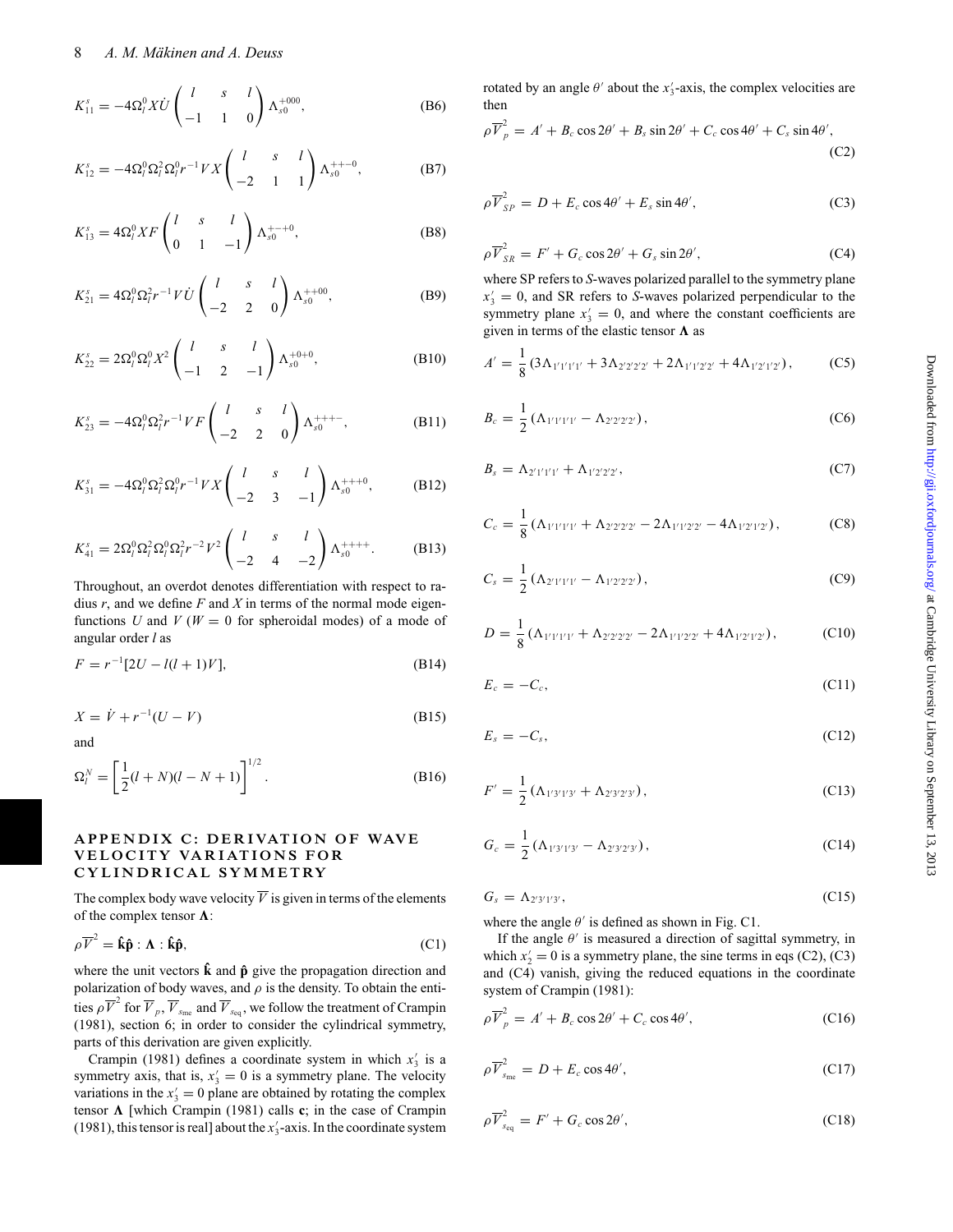

Figure C1. Coordinate system, as used by Crampin (1981), to define symmetry planes for body wave propagation.



Figure C2. Coordinate system used here to derive the cylindrically symmetric inner core velocity and anelastic anisotropy.

where the symmetry plane  $x'_3 = 0$  is now the meriditional plane, and the plane perpendicular to it is the equatorial plane. We wish to define a coordinate system in which the  $x_3$ -axis (the *z*-axis) is a symmetry axis, and the angle  $\xi$  is the angle from this axis; this coordinate system is shown in Fig. C2.

In order to utilize the work of Crampin (1981), we must then rotate the coordinate system of Fig. C1, and relabel the indices in the following way:

$$
1' \to 3 \tag{C19}
$$

$$
2' \to 1 \tag{C20}
$$

$$
3' \to 2. \tag{C21}
$$

Comparing Figs C1 and C2 reveals the angles  $\theta'$  and  $\xi$  to be equivalent.

We then wish to write the coefficients  $A'$ ,  $B_c$  and so on terms of the tensor elements relevant to our cylindrically symmetric coordinate system with  $x_3$  as the symmetry axis. We note that eqs (C16), (C17) and (C18) apply to any symmetry system in which  $x'_3 = 0$  and  $x_2' = 0$  are symmetry planes (or in our coordinate system,  $x_2 = 0$ and  $x_1 = 0$  are symmetry planes). Such a symmetry system is still more general than our desired cylindrical symmetry system, in which  $x_3$  is a symmetry axis and any plane perpendicular to the  $x_3 = 0$  plane is a symmetry plane. In order to consider the desired cylindrical symmetry system, we note that only certain elements of the tensor  $\Lambda$  are non-zero and given in terms of the complex Love parameters.

We then write the coefficients  $A'$ ,  $B_c$  and so on in terms of, first the tensor elements  $\Lambda_{iikl}$ , and then the Love parameters *A*, *C*, *L*, *N* and *F*, bearing in mind the general symmetries of the fourth-rank tensor  $\Lambda$ :

$$
\Lambda_{ijkl} = \Lambda_{jikl} = \Lambda_{klij},\tag{C22}
$$

which give

$$
\Lambda_{klij} = \Lambda_{lkij} = \Lambda_{ijlk} = \Lambda_{jilk},\tag{C23}
$$

Thus, we obtain the coefficients, now in our coordinate system,

$$
A' = \frac{1}{8} \left( 3\Lambda_{3333} + 3\Lambda_{1111} + 2\Lambda_{3311} + 4\Lambda_{3131} \right) \tag{C24}
$$

$$
= \frac{1}{8} (3C + 3A + 2F + 4L), \tag{C25}
$$

$$
B_c = \frac{1}{2} (\Lambda_{3333} - \Lambda_{1111})
$$
 (C26)

$$
=\frac{1}{2}(C-A),
$$
 (C27)

$$
C_c = \frac{1}{8} \left( \Lambda_{3333} + \Lambda_{1111} - 2\Lambda_{3311} - 4\Lambda_{3131} \right) \tag{C28}
$$

$$
= \frac{1}{8} (C + A - 2F + 4L), \tag{C29}
$$

$$
D = \frac{1}{8} \left( \Lambda_{3333} + \Lambda_{1111} - 2\Lambda_{3311} + 4\Lambda_{3131} \right) \tag{C30}
$$

$$
= \frac{1}{8}(C + A - 2F + 4L),
$$
 (C31)

$$
E_c = -\frac{1}{8} \left( \Lambda_{3333} + \Lambda_{1111} - 2\Lambda_{3311} - 4\Lambda_{3131} \right) \tag{C32}
$$

$$
=-\frac{1}{8}(C+A-2F+4L),
$$
 (C33)

$$
F' = \frac{1}{2} \left( \Lambda_{3232} + \Lambda_{1212} \right) \tag{C34}
$$

$$
=\frac{1}{2}(L+N),
$$
 (C35)

$$
G_c = \frac{1}{2} \left( \Lambda_{3232} - \Lambda_{1212} \right) \tag{C36}
$$

$$
=\frac{1}{2}(L-N).\t( C37)
$$

Finally, expanding the double and quadruple angles and using these coefficients, now in our cylindrically symmetric system with the